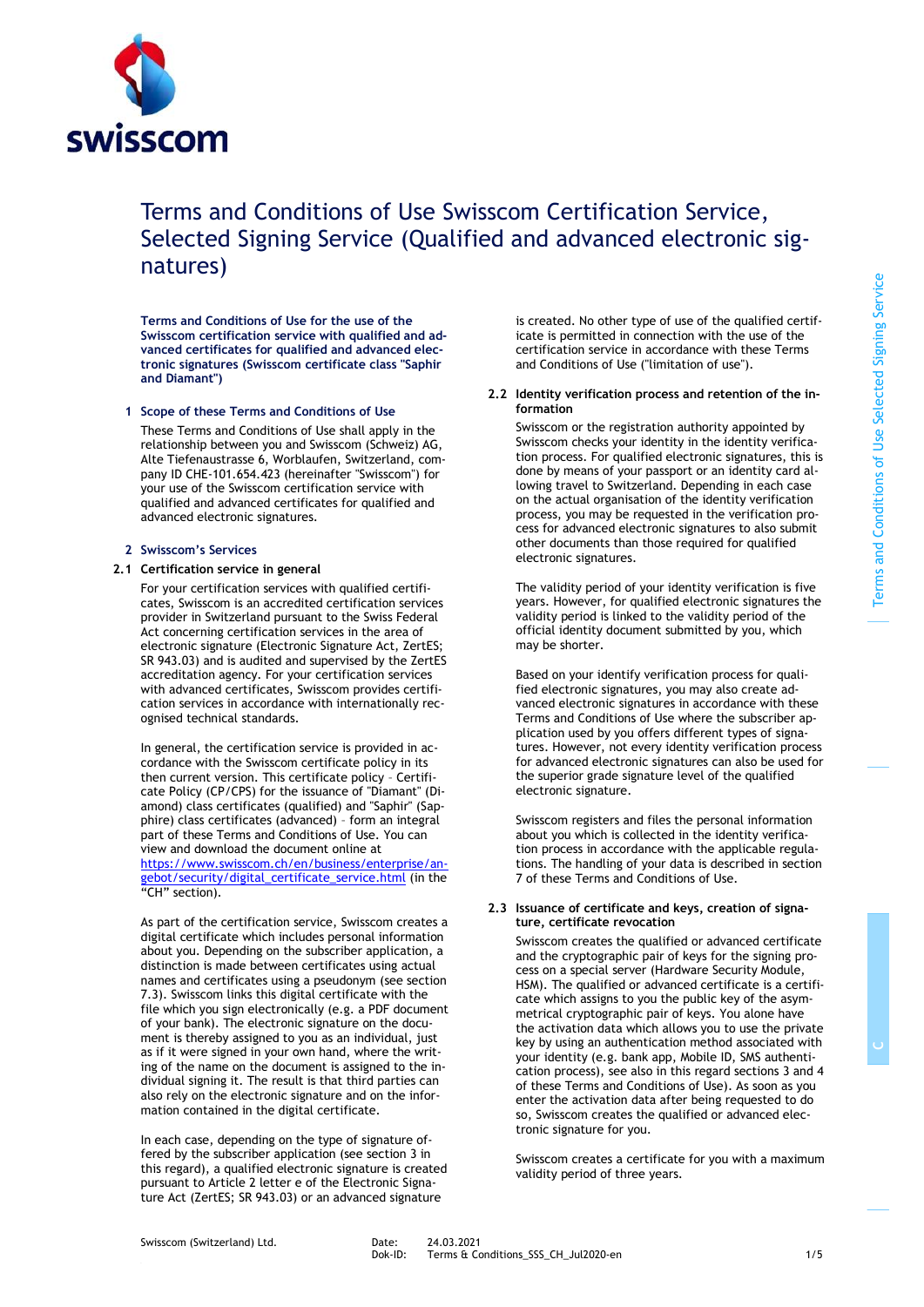

Should Swisscom have to revoke the signature certificate due to insufficient algorithms, the applicant for this certificate will be informed and receive an offer for a new certificate with sufficient cryptological protection.

## **2.4 Verification of the electronic signature**

<span id="page-1-3"></span>The Swisscom certification service allows the validity of the electronic signature to be validated. Third parties also (often referred to as the "relying party") can validate the validity of your electronic signature (e.g. for qualified electronic signatures on the website [www.validator.ch\)](http://www.validator.ch/). The information provided in section [5](#page-1-2) of these Terms and Conditions of Use must be noted concerning the legal effects of the different electronic signatures.

#### **2.5 Availability**

Swisscom shall endeavour to provide the certification service continuously. Swisscom shall not, however, be liable for ensuring that the selected signing service is constantly available. Swisscom may limit the availability temporarily if this is necessary, for example, with regard to capacity limits, or the safety or integrity of the servers, or to perform technical maintenance or repairs and this is for the purpose of providing the services properly or improving them (maintenance work). Swisscom shall endeavour in this process to take account of the interests of the users of the certification service.

# <span id="page-1-0"></span>**3 Preconditions of use**

You have an adequate understanding of digital certificates and of qualified and advanced electronic signatures.

You use a device and log in to an internet portal or an application which allow the Swisscom certification service to be used (so-called "subscriber application"). For example, it may be your employer's accounting software or your bank's or insurance company's internet portal. The terms and conditions of the subscriber application used by you may result in limitations in the use of the certification service. In particular, the subscriber application used by you determines whether you can create qualified or advanced electronic signatures. The subscriber application also determines whether you go through a one-time identification process for each electronic signature (one-time signature), or whether you can create several electronic signatures for a certain period of time after the identification process. The linking of the subscriber application to the Swisscom certification service is the subject of a separate agreement (Selected Signing Service Agreement).

You have a means of authentication which can be used for confirming your intention to sign (e.g. a mobile phone). For example, e.g. bank app, SMS or Mobile ID may be used as authentication methods. The actual signature authorisation results from the connection of the subscriber application used by you.

If the signature is authorised through Mobile ID, you must have a Mobile ID with a Swiss Mobile ID provider (e.g. Swisscom) in order to use the certification service.

You acknowledge that violations of the confidentiality and cooperation obligations agreed with your organisation may also constitute a violation of legal provisions that may result in criminal prosecution. This relates, for example, to business secrets.

#### <span id="page-1-1"></span>**4 Your cooperation obligations**

You undertake as part of the identity verification process to provide Swisscom and/or the registration authority with complete and true information.

You undertake that, when using secret passwords (where the use of such passwords is envisaged as a means of communicating your intentions), you shall not use any data relating to your personal details (date of birth or the like). You may not disclose any records of your Mobile ID PIN or personal password to any other person. These must be stored securely and separately from your mobile phone or encrypted and protected against access by third parties.

If, for example, your mobile device, your SIM card and/or the personal password which you have to provide in the authentication process has been stolen or if you know or suspect that another person has acquired knowledge of it (compromise), you undertake to do the following:

- You immediately stop creating signatures,
- You immediately arrange for invalidation of the certificate and
- If necessary, you change the access data (e.g. bank app, mobile ID PIN or password) and you block your SIM card if necessary.

You also undertake to arrange for invalidation of the certificate if your name, your nationality or other personal attributes change.

You may arrange for invalidation with the registration authority or with Swisscom pursuant to the procedure specified in the certificate policy.

As soon as there are any changes to a device used for authentication or to your identity data, you shall inform your registration authority or Swisscom directly of these changes.

You undertake to take every reasonable and readily available opportunity to protect your device and/or your mobile phone used for authentication or signature from attacks and malware ("viruses", "worms", "Trojan horses" and the like), particularly through using software from an official source that is continually updated.

You undertake to check the electronic signatures after they have been created in accordance with sectio[n 2.4](#page-1-3) of these Terms and Conditions of Use and to promptly report any discrepancies in the digital certificate to Swisscom.

# <span id="page-1-2"></span>**5 Legal effects of the electronic signature**

**C**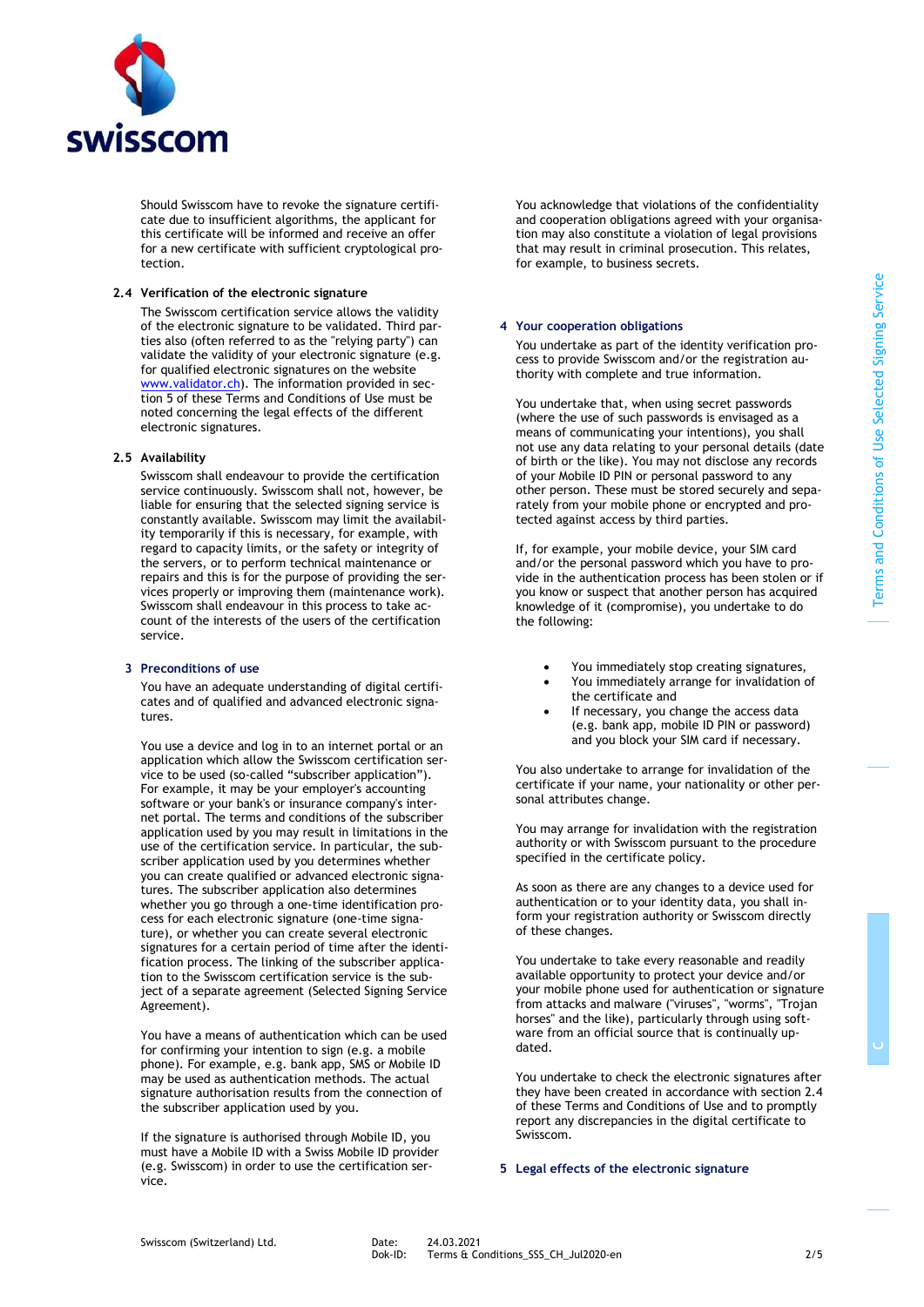

The certification service in accordance with these Terms and Conditions of Use creates in each case either a qualified electronic signature pursuant to Article 2 letter e of the Swiss Electronic Signature Act (ZertES; SR 943.03) or an advanced electronic signature in accordance with Swisscom's certificate policy.

The subscriber application (see in this regard sectio[n 3](#page-1-0) of these Terms and Conditions of Use) used by you to reach the certification service determines the type of signature (qualified or advanced electronic signature) for each signature process. Swisscom has no influence on this choice.

Further, the subscriber application used by you to reach the certification service can either have a qualified time stamp associated with the qualified or advanced electronic signature at the certification service, or the time stamp may be dispensed with. Swisscom has no influence on this choice. An electronic signature is therefore created either with or without a qualified time stamp depending on the setting for the access to the Swisscom certification service. In verifying the signature (see in this regard section [2.4](#page-1-3) of these Terms and Conditions of Use) you can check to see whether or not the electronic signature is associated with a qualified time stamp.

Only a qualified electronic signature which has a qualified time stamp associated with it is equivalent pursuant to Swiss law to a handwritten signature, unless otherwise provided by law or contract (Article 14 Swiss Code of Obligations). Depending on the particular situation, certain documents require a handwritten signature in order to be legally effective.

An advanced electronic signature (unlike a qualified electronic signature) is not legally regulated in Switzerland and does not meet the legal written form requirement within the meaning of Article 14 of the Swiss Code of Obligations, which means that it does not have the same legal effects as a handwritten signature. The legal requirement of a handwritten signature can as a matter of principle only be replaced with equivalent effect by a qualified electronic signature, which must not be confused with an advanced electronic signature based on an advanced certificate in accordance with these Terms and Conditions of Use.

It is your responsibility before using the certification service to determine your requirements and the legal effects of the qualified electronic signature or the advanced electronic signature in this context.

You acknowledge that the qualified or advanced electronic signatures created with the Swisscom Swiss certification service may have different, possibly less extensive effects under the law of a country other than Switzerland and that requirements as to form (such as the written form requirement) might not be met.

The use of certain technical algorithms is also subject to statutory restrictions in certain states. It is your responsibility to investigate the circumstances in this regard beforehand.

The inclusion of additional information in a digital certificate (specific attributes such as, for instance, right of representation for your employer) is purely declaratory, with the existence of an attribute and its legal

effects governed by the applicable law (agency law, corporate law etc.) and not within the scope of Swisscom's influence or responsibilities. Swisscom shall only be responsible in this context for verifying evidence of an attribute at the time when the identity is verified using the documentary evidence requested by Swisscom. Specific attributes in the digital certificates do not reflect all possible situations under civil law (collective signing authority, signing authority only in special cases etc.).

## <span id="page-2-1"></span>**6 Duration**

Taking account of the preconditions of use pursuant to sectio[n 3](#page-1-0) of these Terms and Conditions of Use, you may use the certification service using an authentication method deposited at the time of registration in accordance with these Terms and Conditions of Use for a maximum period of eight years.

#### **7 Handling of your data**

# **7.1 General, Privacy Statement**

Swisscom collects, stores and processes only data which is needed to provide the certification service. Handling of the data shall be governed not only by the applicable Swiss laws (Swiss Data Protection Act, Swiss Electronic Signature Act for qualified electronic signatures) but also by the certificate policy referred to above in section [2.1](#page-0-0) of these Terms and Conditions of Use.

The handling of your data is further governed by the [privacy statement](http://documents.swisscom.com/product/filestore/lib/b95cda36-6275-426c-ae8b-d5104ea11dbe/GDPR-CH-en.pdf) for use of the certification service, which can be accessed at [www.swisscom.com/signing-service.](http://www.swisscom.com/signing-service)

#### **7.2 Identity verification documentation**

<span id="page-2-0"></span>For the purpose of creating the digital certificate and to maintain the verifiability of the certification service, the registration authority acting for Swisscom or Swisscom itself collects and stores the following data about you (to the extent this has been provided by you in the identity verification process in accordance with section 2.2 of these Terms and Conditions of Use):

- A copy of the relevant pages of the identity document submitted by you (passport, identity card, possibly other documents according to section 2.2. if only advanced electronic signatures are to be created) with the information contained therein (in particular: gender, first names, last name, date of birth, valid date of identity document, nationality)
- Personal used means of authentication (e.g. mobile phone number)
- Other information and documents provided by you in the identity verification process (such as residential address, email address, extracts of Commercial Register, powers of attorney or other documentary evidence concerning specific attributes)

If the identity verification process is conducted by video-chat, the following data shall additionally be captured and stored:

- Photograph of you from the video call
- Photographs of the identity document submitted by you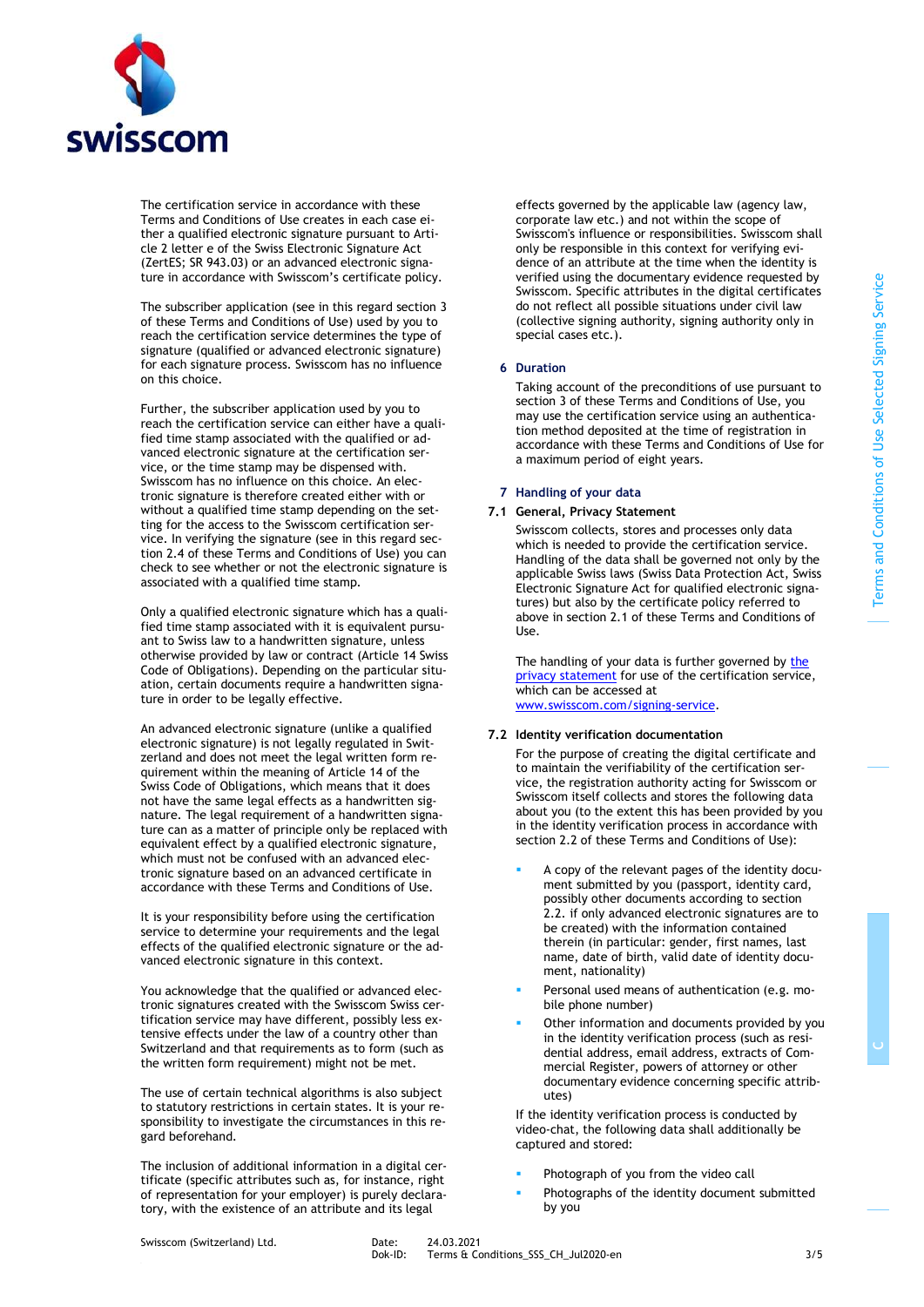

- Audio recording of the video call
- Technical information (e.g. IP address) of the device used by you

# **7.3 Digital certificate**

Based on the data which has been provided by you and collected in the identity verification process, Swisscom shall at the request of the subscriber application and with your stated consent issue a qualified or advanced certificate containing the following information concerning you, if the subscriber application requires the use of actual names:

- First names, last name
- Two-digit ISO 3166 country code
- Additional information e.g. to ensure the uniqueness of the digital certificate:
- Name of company
- E-mail address
- Number of the identity document presented

If the subscriber application requires the use of a pseudonym:

- Pseudonym
- Two-digit ISO 3166 country code
- Registration authority responsible for verification of identity
- Time of issuance of digital certificate

The digital certificate is included in the electronically signed file after completion of the signing process. Anyone in possession of the digitally signed file may view the aforementioned information from the digital certificate at any time. This enables third parties to review personal information about you and to also see that Swisscom as a Swiss certification service provider guarantees the certification of this data and the signing process.

# **7.4 Data after completion of the signing process**

The registration authority acting for Swisscom or Swisscom itself shall retain the data described in section [7.2](#page-2-0) for the duration specified in sectio[n 6](#page-2-1) of these Terms and Conditions of Use to enable you to use the certification service. Swisscom (where applicable: supported by the registration authority) is further obligated by law in the case of qualified electronic signatures to retain various data concerning the identity verification process, the digital certificate and the signing process for 11 years from expiry or invalidation of the certificate. In the case of advanced electronic signatures, in accordance with its certificate policy, Swisscom retains various data concerning the identity verification process, the digital certificate and the signing process for at least 7 years from expiry or invalidation of the certificate. This ensures that the digitally signed document can still be verified as correct in the years after it is created. Swisscom shall in this process record all relevant information concerning the data issued and received by Swisscom and shall keep it in safekeeping so that it is available, for the purposes of enabling corresponding evidence to be provided in judicial proceedings, in particular, and ensuring continuity of the certification service.

On the one hand, Swisscom shall retain the following data for this purpose:

- Log files for the signing process (specifically includes business partner number, process number, process-related data)
- Hash value of the signed document

If Swisscom itself does not retain the information specified in sectio[n 7.2](#page-2-0) of these Terms and Conditions of Use, the registration authority shall provide these details to Swisscom to the extent this is required for purposes of providing the certification service under applicable law. In addition, Swisscom shall maintain a certificate data base.

Swisscom shall delete the data described in this section 7.4 after the expiry of a maximum of 20 years from completion of the identity verification process according to section 2.2 of these Terms and Conditions of Use. In the case of identity verification after the request only of advanced electronic signatures in accordance with section 2.2, Swisscom shall delete this data after the expiry of a maximum of 16 years after completion of the identity verification process.

# **8 Involvement of third parties**

Swisscom may engage third parties to perform its duties. Third parties shall be specifically engaged by Swisscom to carry out the identity verification process (including retention of the identity verification documentation) (registration authorities).

# **9 Liability and force majeure**

Swisscom must at all times fulfil the requirements which the law and the technical standards impose on providers of certification services. Swisscom shall take appropriate state-of-the-art security measures for this purpose. You acknowledge that despite all Swisscom's efforts, the use of modern technology and security standards, and oversight by an independent agency with regard to compliance with the technical standards and in the case of qualified electronic signatures oversight by the ZertES-accreditation authority with regard to compliance with the statutory requirements, there can be no guarantee that the certification service will be absolutely secure and free of defects.

Unless Swisscom can prove that it is not at fault, it shall be fully liable to you for loss or damage incurred by you due to the fact that Swisscom has not complied with the obligations under the Swiss Electronic Signature Act.

Unless Swisscom can prove that it is not at fault, it shall be liable to you for proven damages in the case of other contractual breaches (in particular in connection with advanced certificates and advanced electronic signatures) as follows: Liability for material damage and financial losses due to simple negligence shall be limited to a maximum of CHF 5,000 for the entire contractual term. Swisscom's liability for indirect loss or damage caused due to simple negligence, consequential losses, lost profit, data losses, loss or damage due to downloads, third party claims, and reputational losses shall be excluded. Swisscom shall at all times be fully liable to you for personal injury. Swisscom shall not be liable to you for the proper operation of third party systems, in particular not for the